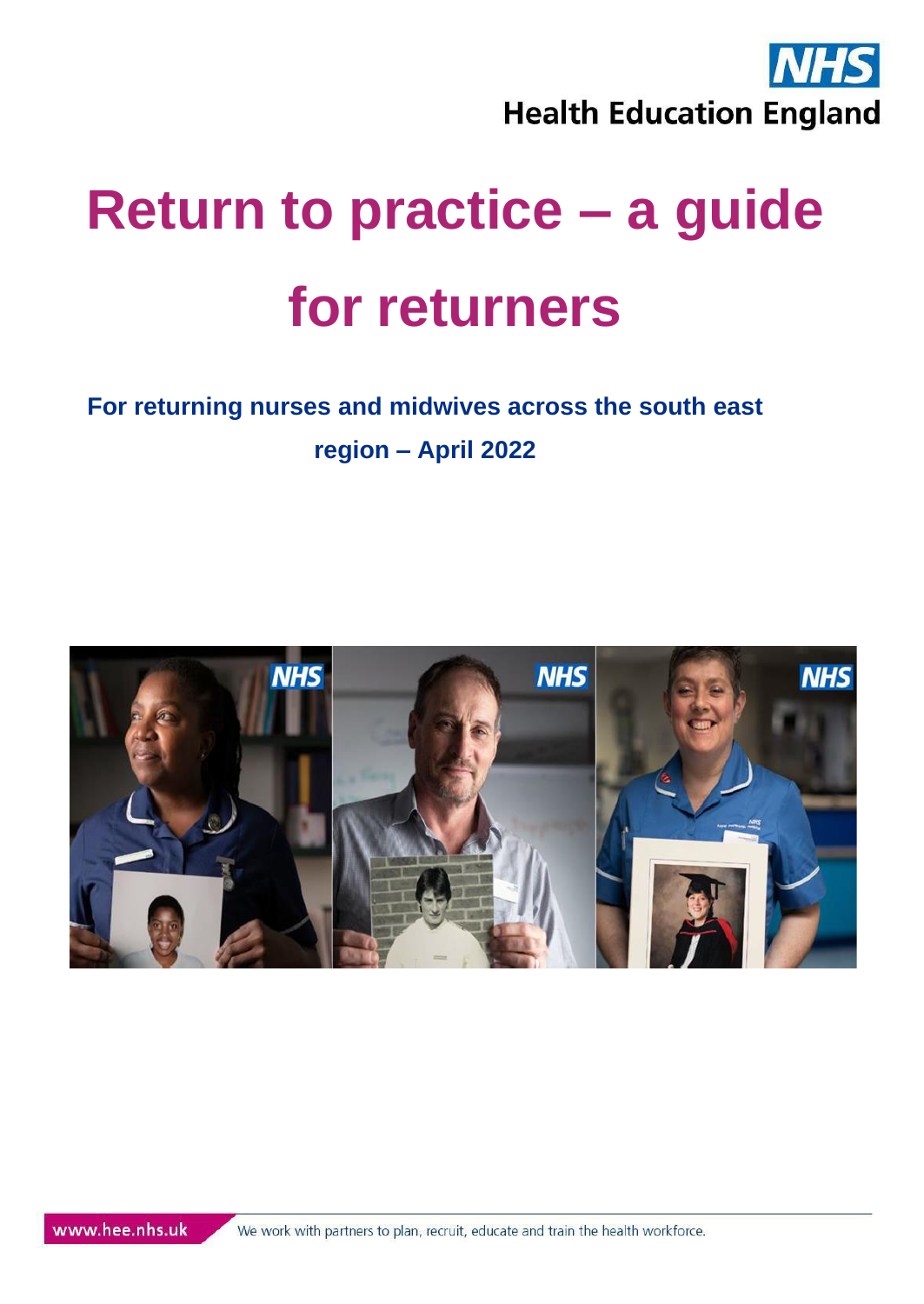# <span id="page-1-0"></span>**Table of Contents**

| What can I do to prepare for the literacy and numeracy tests and any interview? 10        |  |
|-------------------------------------------------------------------------------------------|--|
|                                                                                           |  |
| Preparing for success: Your interview with the university andplacement/employer 11        |  |
|                                                                                           |  |
|                                                                                           |  |
|                                                                                           |  |
|                                                                                           |  |
|                                                                                           |  |
| I've successfully completed the programme. What do I do now? Error! Bookmark not defined. |  |
|                                                                                           |  |
|                                                                                           |  |
|                                                                                           |  |
|                                                                                           |  |
|                                                                                           |  |
|                                                                                           |  |
|                                                                                           |  |
|                                                                                           |  |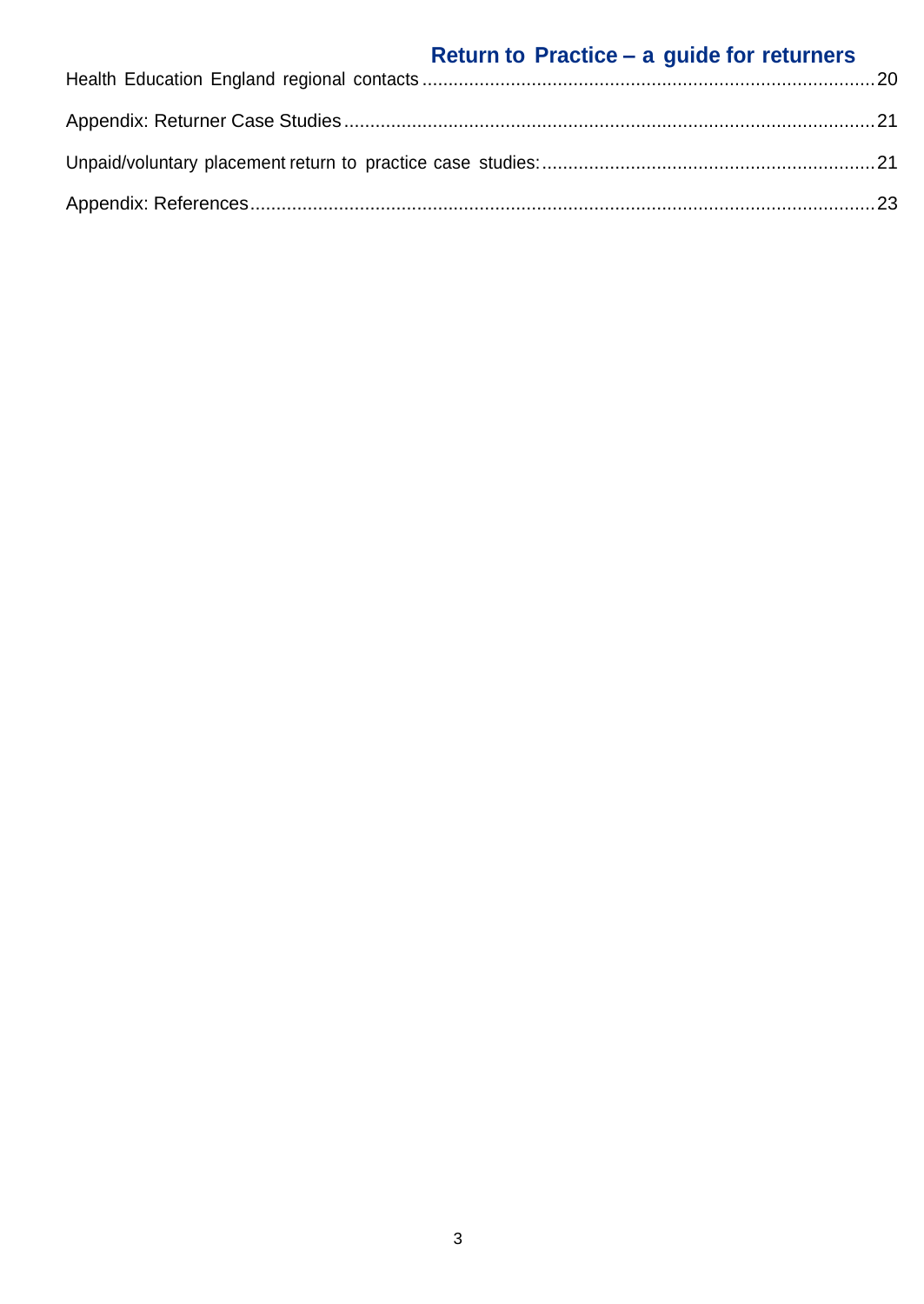### <span id="page-3-0"></span>**Introduction to Return to Practice**

The Return to Practice (RtP) programmes for nurses and midwives are supported by Health Education England (HEE), who recognises that supporting experienced nurses and midwives to return to practice is an effective route to strengthen our workforce and bring expertise back into practice.

If you have left practice and are unable to meet the [readmission requirements](https://www.nmc.org.uk/registration/returning-to-the-register/checklist-of-requirements/) set out by the Nursing and Midwifery Council (NMC), the Return to Practice programme might be the right option for you.

Your wealth of experience and your life skills are vital for today's NHS and care sector. Colleagues in practice placement settings are ready to welcome you, make you part of the team, and get you up and running as a registered nurse or midwife as quickly as possible.

Undertaking the RtP programme can feel like a daunting prospect, when you have been away from nursing or midwifery for a while, but we want to assure you that we understand the challenges, and the team will work with you to give you the best possible chance of success. There will be a huge body of goodwill, support and encouragement following you through the programme and the HEE South East RtP team, your university and your practice educators will support you if you are unsure about anything. In this guide, we will explain in detail the two different pathways to complete the RtP programme, including information about the Test of Competence (ToC).

After successful completion of the programme and regaining NMC registration, you will be ready to take up a registered nursing or midwifery role.

## <span id="page-3-1"></span>**How is the programme funded?**

HEE South East will pay for the tuition/university fees associated with the programme and will also provide you with a bursary to cover any out-of-pocket expenses (should you not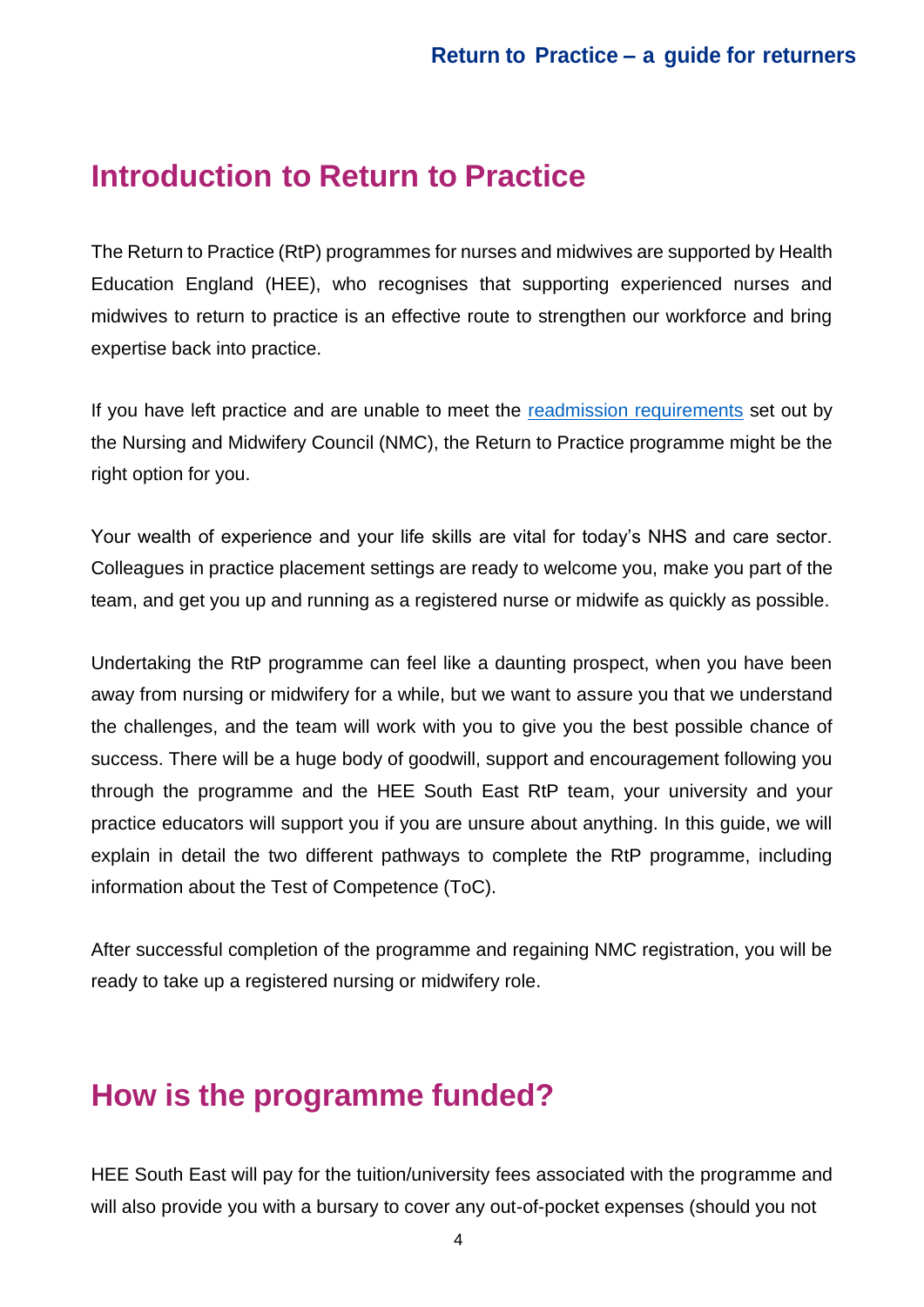be supported by an employing organisation), such as book costs, travel, and childcare, depending on the route you choose to return.

Funding for tuition fees is paid by HEE South East directly to your chosen university, and the bursary is either paid to the university or to the organisation supporting your placement, who then manages the transfer of the bursary to you. If you are employed in a healthcare role and being released to attend the Return to Practice course, you do not normally qualify for the bursary

# <span id="page-4-0"></span>**How long does it take to complete the Return to Practice programme?**

The programme usually takes between three and nine months to complete, depending on how long you have been away from practice and how quickly you complete your clinical competencies and placement hours. The length of time required to complete the programme will be established during an interview and further discussion you have with your university and the placement provider.

# <span id="page-4-1"></span>**The Return to Practice programmes in the South East region**

The programme varies for each university, but as a standard, all programmes consist of theoretical study days at the university which can be face to face, online, or a mixture of the two (blended learning) and a placement in a clinical setting to undertake practice-based learning. There are separate Return to Practice programmes for each of the following fields of nursing and midwifery:

- Adult Nursing
- Child Nursing
- Mental Health Nursing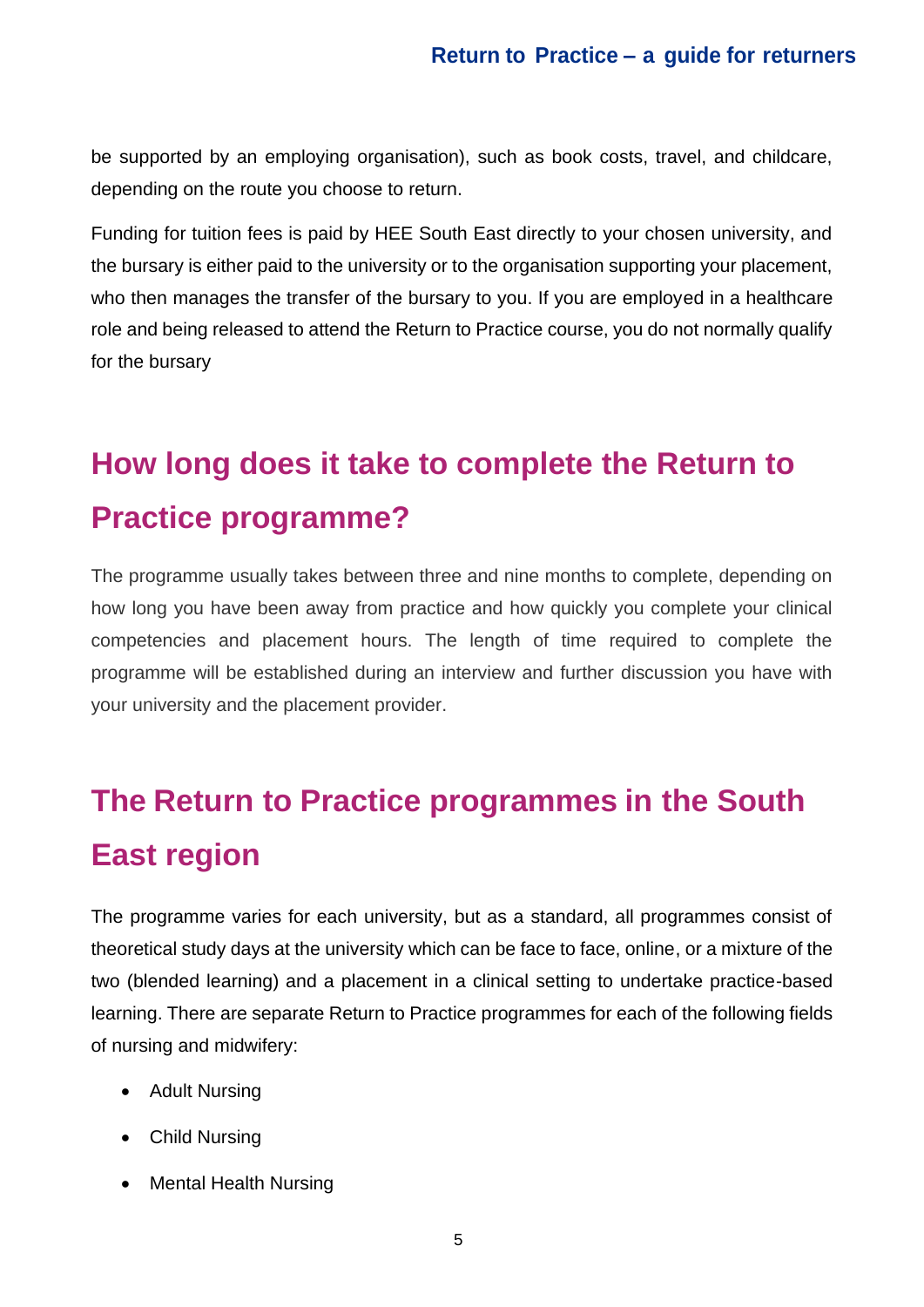- Learning Disability Nursing
- Specialist Community Public Health Nursing (this includes school nursing, health visitors, occupational health nursing, and family health nursing)
- Midwifery

There are six universities that offer the RtP nursing programme in the South East:

#### **University of Brighton**

For further information about the programme offered at the University of Brighton**,** please visit [this page](mailto:this%20page) or contact: [Gloria Whittaker](mailto:Gloria%20Whittaker) @ [G.Whittaker@brighton.ac.uk](mailto:G.Whittaker@brighton.ac.uk)

#### **University of Hertfordshire**

For further information about the programme offered at the University of Hertfordshire, please visit [this page](https://www.applycpd.com/HERTS/courses/109918?courseId=109918&tabId=3) or contact: [Yvette Boamah](mailto:y.boamah@herts.ac.uk) @ [y.boamah@herts.ac.uk](mailto:y.boamah@herts.ac.uk)

#### **University of Greenwich**

For further information about the programme offered at the University of Greenwich, please visit [this page](https://www.gre.ac.uk/opportunities/opportunities-repository/faculty-of-education-and-health/return-to-practice-for-nurses-programme) or contact: [Teresa McMahon or Rona Dury](mailto:fehhs-programme-support@greenwich.ac.uk?subject=Return%20to%20Practice%20for%20Nurses%20Programme) @ [fehhs-programme](mailto:fehhs-programme-support@greenwich.ac.uk)[support@greenwich.ac.uk](mailto:fehhs-programme-support@greenwich.ac.uk)

#### **Canterbury Christ Church University**

For further information about the programme offered at Canterbury Christ Church University, please visit [this page](https://www.canterbury.ac.uk/study-here/courses/postgraduate/return-to-practice) or contact: [Kate Devis](mailto:kate.devis@canterbury.ac.uk?subject=Return%20to%20Practice) @ [kate.devis@canterbury.ac.uk](mailto:kate.devis@canterbury.ac.uk)

#### **University of Northampton**

For further information about the programme offered at the University of Northampton, please visit [this page](https://www.northampton.ac.uk/courses/return-to-professional-practice/) or contact: [Ros Wray](mailto:ros.wray@northampton.ac.uk?subject=Return%20to%20Professional%20Practice) @ [ros.wray@northampton.ac.uk](mailto:ros.wray@northampton.ac.uk)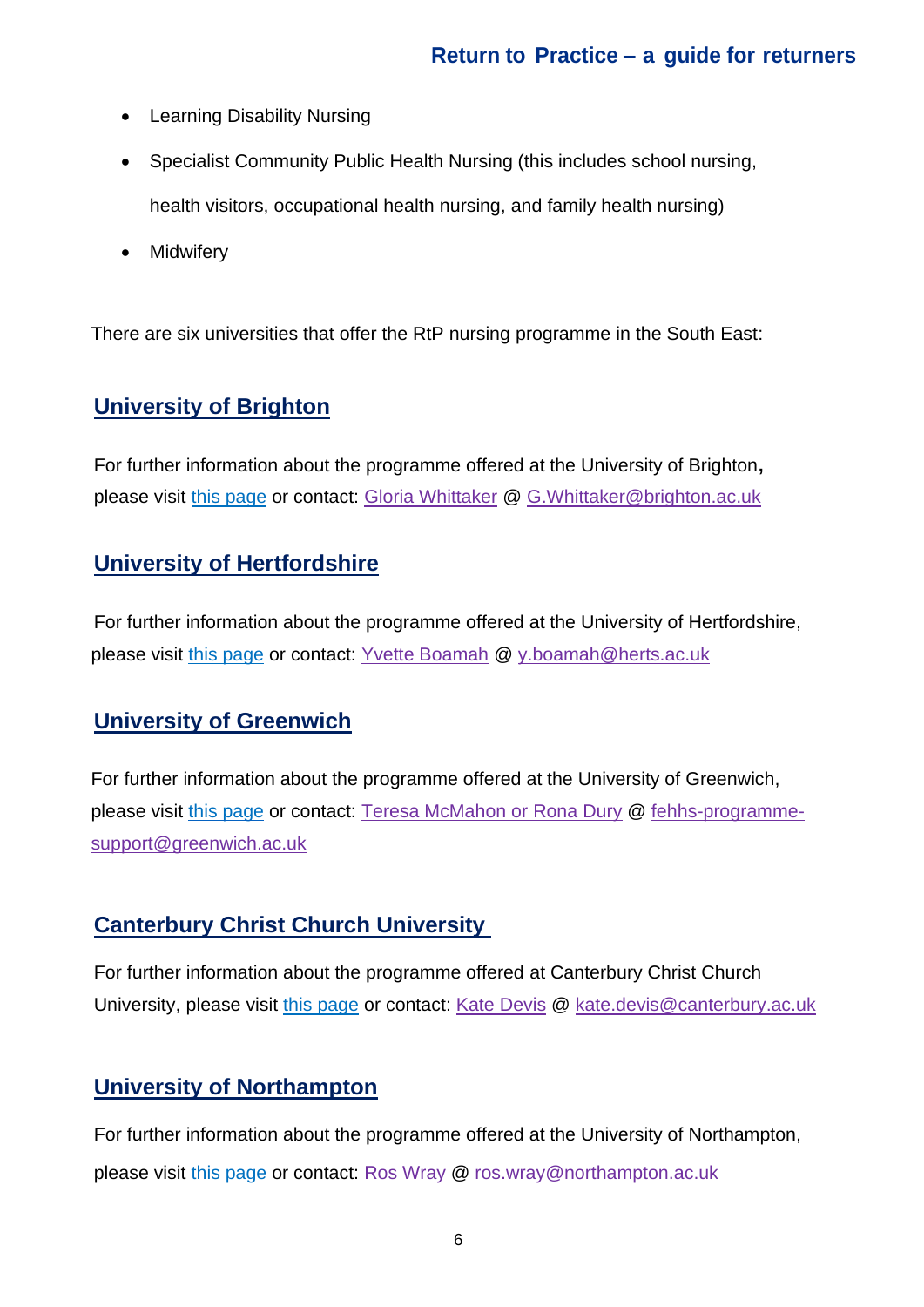#### **Bournemouth University**

For further information about the programme offered at Bournemouth University, please visit [this page](https://www.applycpd.com/BU/courses/111376?courseId=111376&tabId=27) or contact: [Return to Nursing](mailto:Details-returntonursing@bournemouth.ac.uk) @ [Details-returntonursing@bournemouth.ac.uk](mailto:Details-returntonursing@bournemouth.ac.uk)

There are a number of options to offer return to midwifery in the South east:

#### **Universityof Greenwich (Midwifery)**

For further information about the programme offered at the University of Greenwich, please visit [this page](https://www.gre.ac.uk/) or contact: [Kate Pearce](mailto:Kate%20Pearce) @ [fehhs-programme](mailto:fehhs-programme-support@greenwich.ac.uk)[support@greenwich.ac.uk](mailto:fehhs-programme-support@greenwich.ac.uk)

#### **University of Plymouth (Online) (Midwifery)**

For further information about the programme offered at University of Plymouth, please visit [this page](mailto:this%20page) or contact: [Adele Kane](mailto:adele.kane@plymouth.ac.uk?subject=Return%20to%20Practice) @ [adele.kane@plymouth.ac.uk](mailto:adele.kane@plymouth.ac.uk)

There may be alternative university courses to explore, so feel free to discuss with the South East regional RtP lead or see other courses available across the country – [NHS](https://www.healthcareers.nhs.uk/career-planning/course-finder?field_leading_to_a_career_in_tid=162&field_region_tid=8&field_qualification_type_tid=3196&field_study_mode_tid=All&items_per_page=25)  [Health Careers Course Finder](https://www.healthcareers.nhs.uk/career-planning/course-finder?field_leading_to_a_career_in_tid=162&field_region_tid=8&field_qualification_type_tid=3196&field_study_mode_tid=All&items_per_page=25)

## <span id="page-6-0"></span>**Routes for returning to practice**

You can undertake the programme either as a paid permanent employee of a trust (should a vacancy be available for this option, and the organisation support this route), or through a voluntary, unpaid, time specific placement organised by the university.

#### <span id="page-6-1"></span>**Option 1: Unpaid/Voluntary placement route**

With the voluntary route, you are not paid whilst you are on your training, so you will not receive a salary during your placement, but you will receive a £1000 bursary from HEE South East. The benefit of this option is that you can maintain your current financial situation – crucial if you are on benefits, or have another job, for example.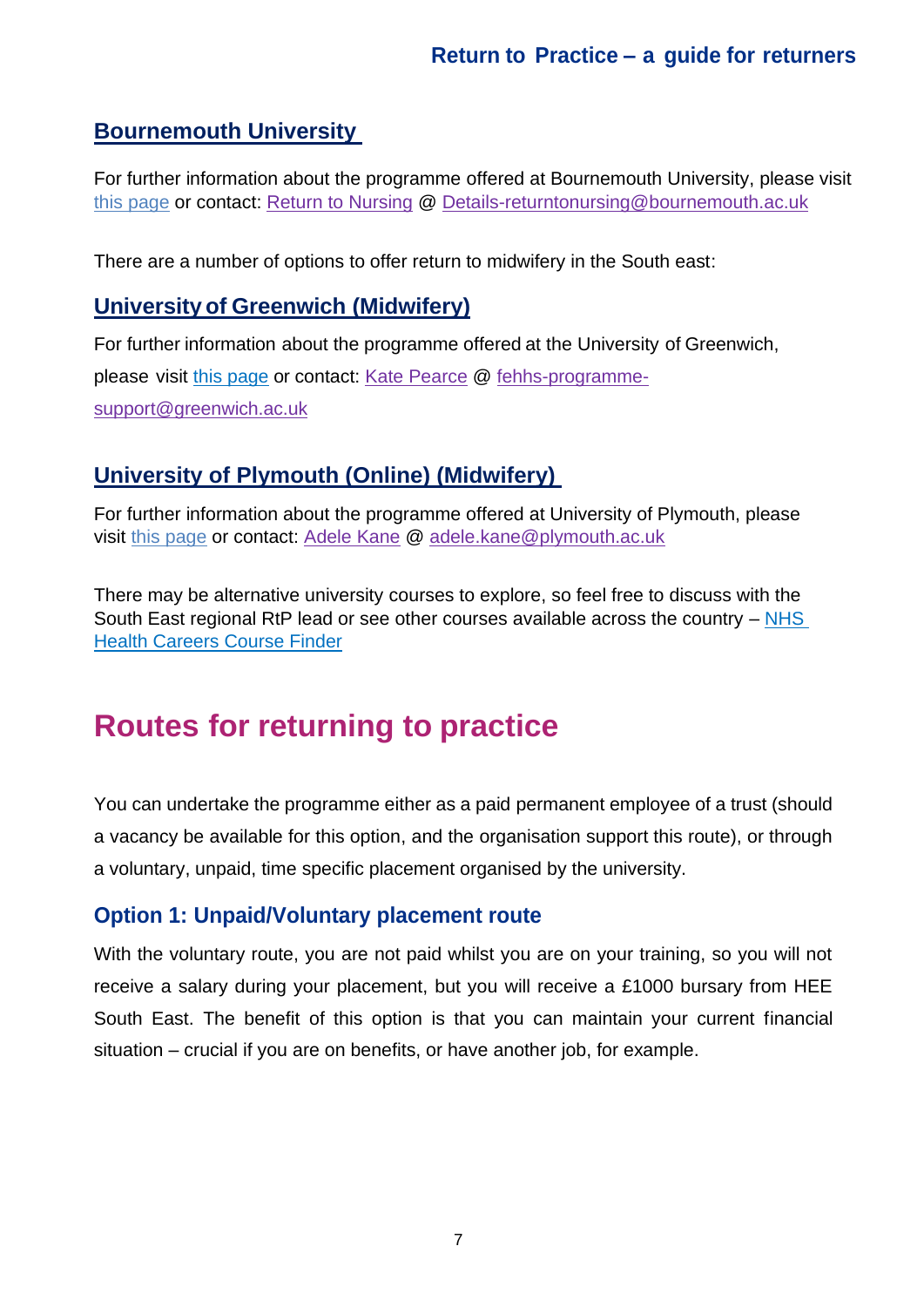#### **Benefit of Unpaid/Voluntary placement route: Flexibility**

The voluntary/unpaid route can also offer more flexibility in terms of length and regularity of your clinical placement hours, allowing the programme to fit in with your home/personal life, which is important if you have dependents, families, or other employment.

When your university has supported/guided you to find a suitable clinical placement, we would advise you to have discussions with your clinical placement about your shift preferences during any formal/informal interview stages, to ensure they also consider how to accommodate any specific requirements, whilst also managing your own expectations, as you may be required to show some flexibility.

#### **Unpaid/Voluntary placement application, recruitment, and selection process**

Whilst we encourage our local universities to offer the same application, recruitment, and selection process, each will differ slightly. However, as a rule, the process of applying for an unpaid/voluntary RtP programme will involve a process like the one set out below:

**Step 1**: Returner completes the programme application to their chosen university.

**Step 2:** The university will either liaise with the returner to discuss the placement preferences and begin the process of finding a suitable clinical placement or will advise the returner to confirm their own placement by signposting the returner directly to specific trusts or local organisations.

**Step 3:** The university may require the returner to undertake a literacy and numeracy assessment in some form. If further support is required, the returner may be signposted to further support for literacy, numeracy and digital skills. Here are some good resources: <https://www.bbc.co.uk/teach/skillswise>

For further support with any additional study skills, you may find the following resources useful:<https://www.open.edu/openlearn/skills-for-study>

**Step 4**: The returner will be invited to undertake an interview with the university. In some cases, the interview will also be held in partnership with the clinical placement. This is likely to be online currently.

8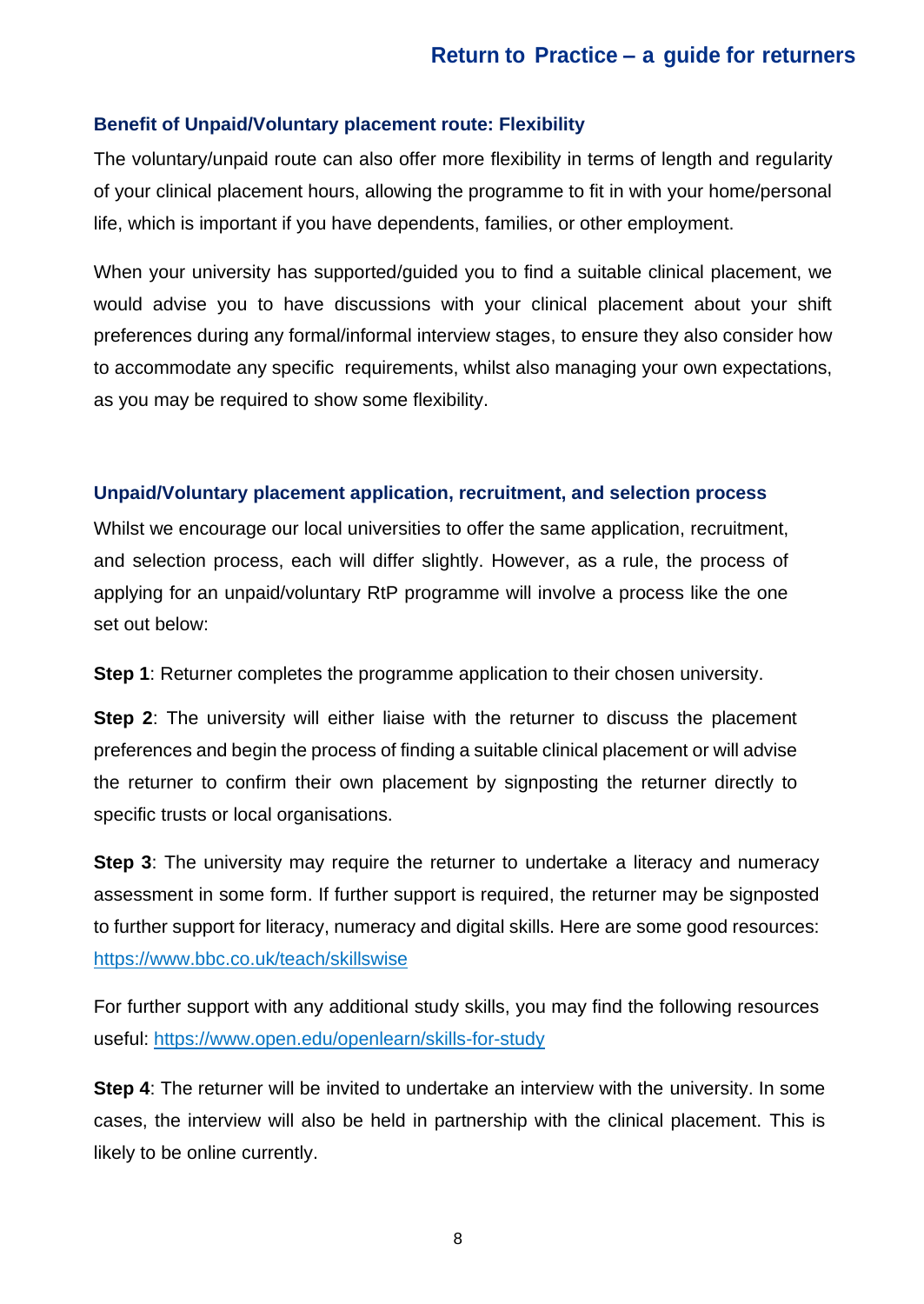**Step 5:** If the returner is successful at the interview they are then formally accepted onto the programme and allocated a clinical placement.

**Step 6**: The university will provide the returner with a conditional offer and will begin the process of arranging the returner's registration onto the programme, undertake occupational health checks, Disclosure and Barring Service (DBS) checks and reference checks, and provide the returner with a uniform.

**Step 7:** The clinical placement will confirm the placement arrangements and ensure a full induction is in place for the returner.

We would strongly advise you to contact your chosen university for further information about their application, recruitment, and selection process.

#### <span id="page-8-0"></span>**Option 2: Paid/Employer-led route**

With the paid/employer-led route, you will usually be expected to search and apply for return to practice vacancies via [NHS Jobs b](https://www.jobs.nhs.uk/)efore applying to the university, but we would advise you to contact the university as a first step to register your interest and find out more specific information about the application, recruitment process and specific requirements involved with this route. There are several resources to support you to write an application.

- Writing your application form: [https://www.jobs.nhs.uk/advice/write\\_appform.html](https://www.jobs.nhs.uk/advice/write_appform.html)
- General advice on completing an application form: [https://www.jobs.nhs.uk/help/appformhelp\\_1.html](https://www.jobs.nhs.uk/help/appformhelp_1.html)
- Making a successful application: [https://www.jobs.nhs.uk/advice/success\\_applics.html](https://www.jobs.nhs.uk/advice/success_applics.html)

If your application is accepted, you will usually be invited to a joint interview with the employing trust/organisation and the university that works in partnership with that trust. If successful at the interview, the trust will offer you a position, and will pay you the salary equivalent of a Healthcare Assistant/Support Worker role for the duration of the programme until you have successfully completed and re-registered with the NMC. At that point, you will then be uplifted to a permanent Registered Nurse or Midwife position as appropriate. Through this route, you do not receive the £1000 student bursary, however you will be paid a salary and be included in the pension scheme when you start your practice hours.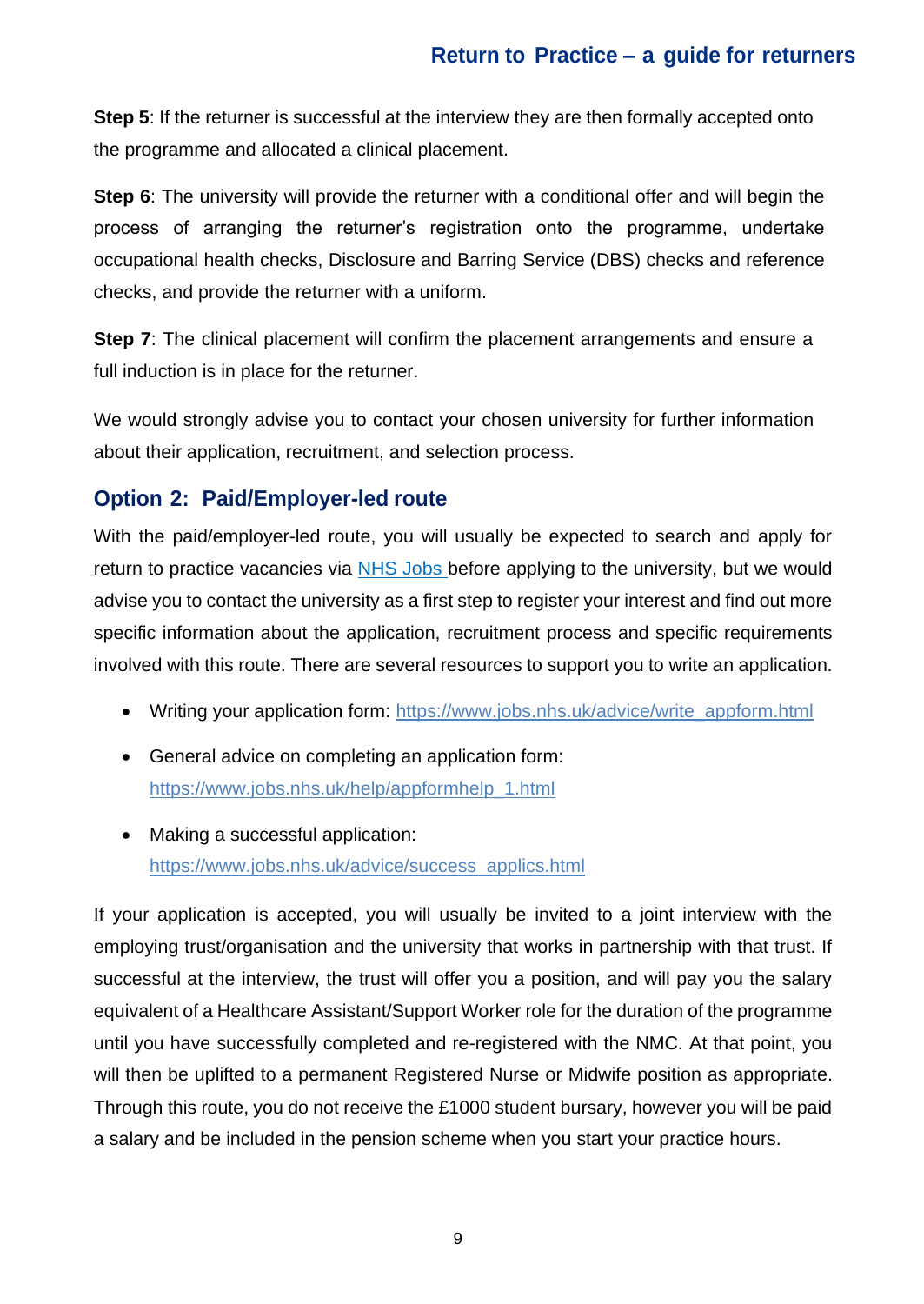It is important to note that your specific RtP clinical placement hours will not take up all your contracted hours you are employed for. Your remaining contracted hours will involve working as a Healthcare Assistant/Support Worker. We would advise you to discuss how those hours will be differentiated during the application and interview process.

#### **Benefit of Paid/Employer-led route: earn whilst you learn and guaranteed job security**

The employer led/paid route offers the benefit of allowing you to work during your studies and gives you peace of mind that you have a permanent nursing or midwifery role secured upon successful completion of the programme. You will also have protected time to attend any required university study days and training.

#### **Paid/Employer-led application, recruitment, and selection process**

As a rule, the process of applying for a paid/employer-led programme will involve a similar process as set out below:

**Step 1**: Returner completes an initial application to the university or applies for a RtP vacancy through [NHS Jobs](https://www.jobs.nhs.uk/) or trust website. Do check NHS Jobs on a regular basis for these adverts and set up any notifications.

**Step 2:** If the returner's application is successful, they will be invited to an NHS valuesbased interview likely to be with both the university and the trust.

**Step 3**: If successful will also be offered a contract of employment as a Band 3 returner by the trust.

**Step 4**: If the returner accepts the offer made by the university and the trust, the university will then send a conditional offer to the returner, arrange the returner's registration onto the programme and provide the returner with a uniform, unless the trust has specified otherwise.

**Step 5:** The trust will undertake occupational health checks, DBS check and reference checks. They will also confirm the returner's employment start date and ensure there is a full induction in place.

# <span id="page-9-0"></span>**What can I do to prepare for the literacy and numeracy tests and any interview?**

Regardless of the route you choose to pursue, you may be expected to undertake a literacy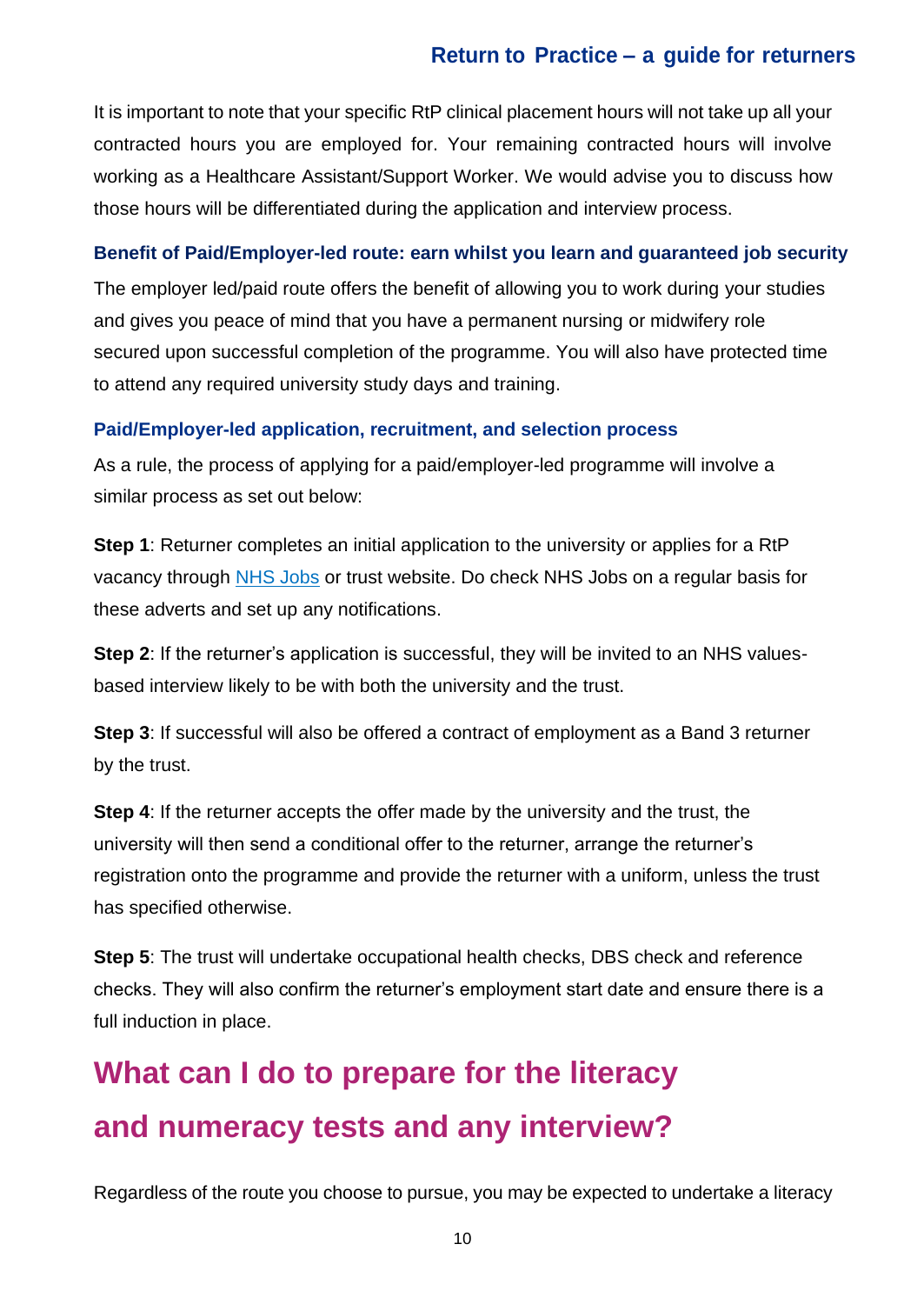and numeracy test, and an interview with the university course provider and your prospective clinicalplacement/employer, however we would advise you to check with the university what their application and shortlisting process involves.

#### <span id="page-10-0"></span>**Preparing for success: Literacy and Numeracy Tests**

The literacy test evaluates a candidate's ability to read, write and comprehend text in English. It is designed to test basic skills like grammar and punctuation as well as the ability to understand a text and pick out key information.

It is important for the NHS to check your literacy skills as your role is likely to involve processing medical information, as well as communicating with doctors, medical staff, and patients in person, by phone, or via email.

The questions are typically multiple choice so make sure to read the questions carefully.

As the test is multiple choice, this means that you don't technically need to prepare anything in advance. However, it is a good idea to get familiar with the types of questions beforehand, so you don't make mistakes on the day. Brush up on your literacy skills and take some online practice tests.

The numeracy, or mathematics test, will evaluate your ability to do basic calculations and apply numerical reasoning to different situations. The NHS looks for candidates with strong numeracy skills that will help them excel in the role and resolve problems quickly.

You will encounter some questions that test you on addition, subtraction, multiplication, and division. You may also be questioned on more complex equations to do with calculating drug doses and other mathematics-based tasks that could come up in your NHS role. Doing practice questions is a great way to familiarise yourself with the types of questions you may find on the test. This will help you stay calm and answer questions efficiently on that day.

If you are interested in developing your numeracy and literacy skills you may find these [practice tests](https://snap-ae.com/hca-nhs-maths-english.php) useful.

### <span id="page-10-1"></span>**Preparing for success: Your interview with the university and placement/employer**

In preparation for the interview, we recommend that you think about the reason you want to come back to nursing/midwifery and consider some of the changes that have happened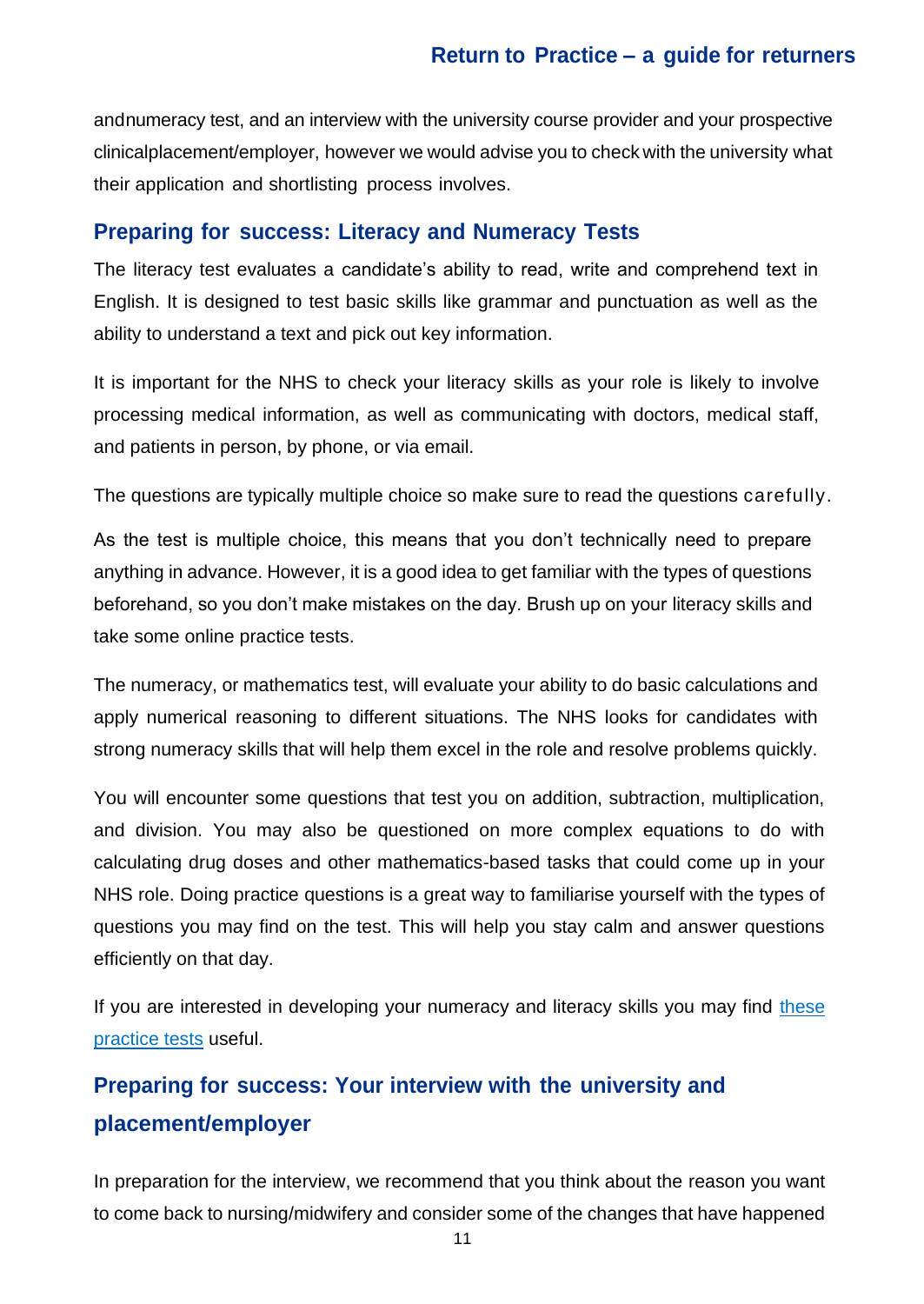since you left.

Take time to look at some websites – we would recommend the [Nursing and Midwifery](https://www.nmc.org.uk/) [Council \(NMC\),](https://www.nmc.org.uk/) the [Royal College of Nursing](https://www.rcn.org.uk/) (RCN), [Royal College of Midwives](http://www.rcm.org.uk/) (RCM) and (if applicable) the trust or placement provider you may be interviewed by.

Develop an awareness of issues related to the NHS and your field of practice that are reported in the media. It is also a good idea to identify how you plan to manage the demands of returning to study and practice and to identify some strategies you might want to put in place to ensure you maintain good work and life balance.

Values – Some questions you may be asked could be values based which you cannot prepare for necessarily but maybe worth visiting [The NHS Values web page.](https://www.healthcareers.nhs.uk/working-health/working-nhs/nhs-constitution)

As with most NHS interviews, it is likely that you will be asked some competencybased questions, so practice your interview skills, using the STAR technique:



# <span id="page-11-0"></span>**I have been offered a place on the programme. What happens next?**

Whilst every application process varies slightly, the university will usually provide you with a conditional offer in writing and will begin the process of arranging your registration onto the programme. Prior to commencing the programme, the university (or the clinical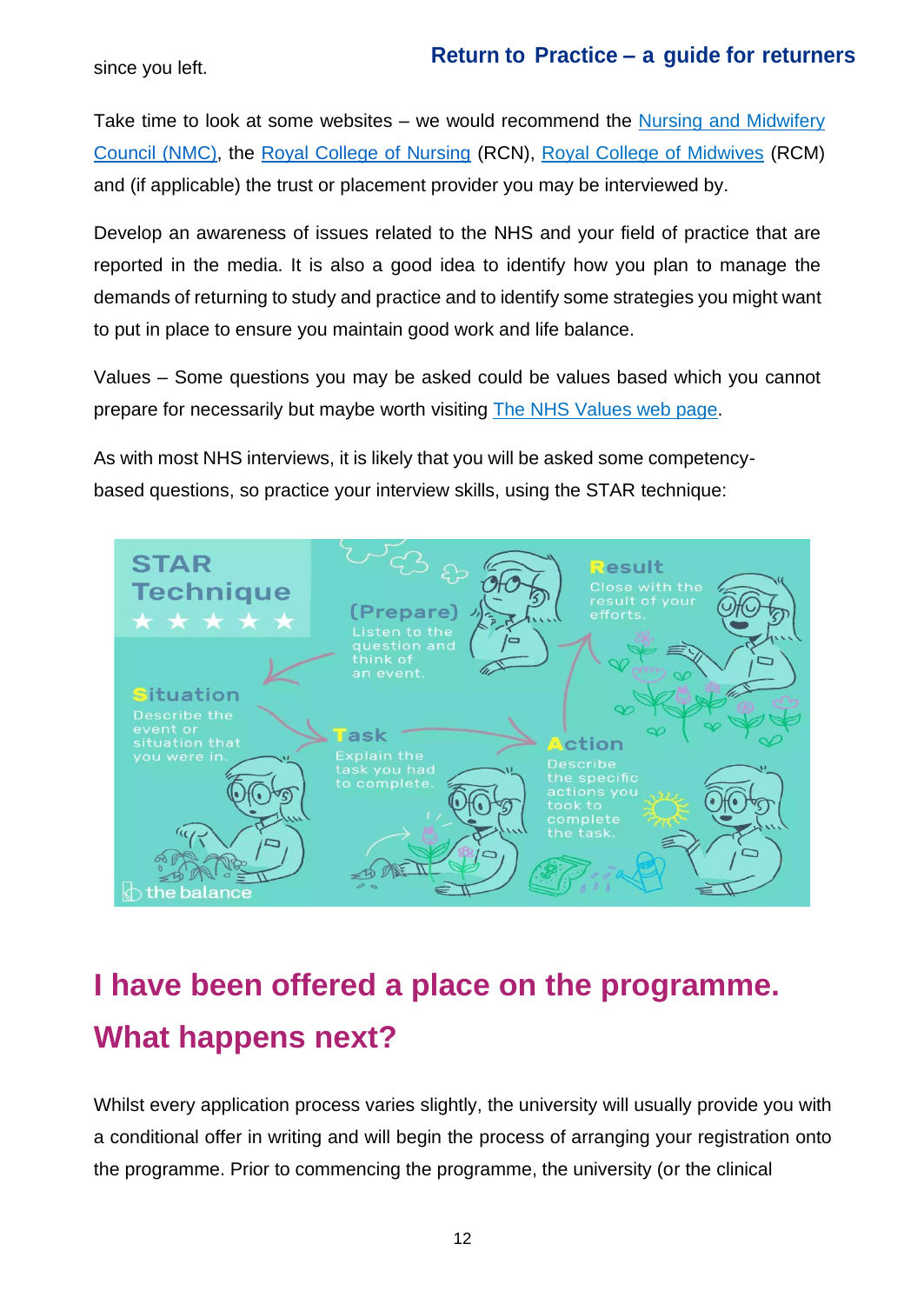placement/employer) will undertake occupational health checks, DBS checks and reference checks, and they will provide you with a uniform.

The clinical placement/employer will confirm the placement arrangements with you, such as the start date and proposed shift pattern, and will also ensure a full induction is in place for you.

#### <span id="page-12-0"></span>**Your placement experiences**

When you start your clinical placement or employment, you will be assigned a practice assessor. They are crucial to your success, and they are chosen for their commitment to helping returning nurses/midwives They'll support you to learn in placement by:

- Working directly with you.
- Identifying learning opportunities.
- Reflecting on your experiences to link theory and practice; and
- Facilitating opportunities to work with other healthcare professionals.

The practice assessor is there to assess and support you with all your skills and the completion of the Practice Assessment Document (PAD). They will also assess your professional approach. In addition, the practice assessor confirms if you are fit to practice safely and if you are suitable for re-entry to the NMC register.

The PAD maybe a paper or electronic document, which records your activities and experiences. Start this early. Plan each day with a strong focus and discuss it with your practice assessor, other nurses/midwives, or the wider multidisciplinary team at the start of the day. Your PAD must be signed daily for the hours you do.

#### <span id="page-12-1"></span>**Recipe for successful learning**

- Seek learning opportunities, ask questions, and show interest.
- Familiarise yourself with digital record-keeping and progress monitoring.
- Build your skills in writing accurate, clear, legible records and documentation.
- Understand and be able to use digital vital signs technology.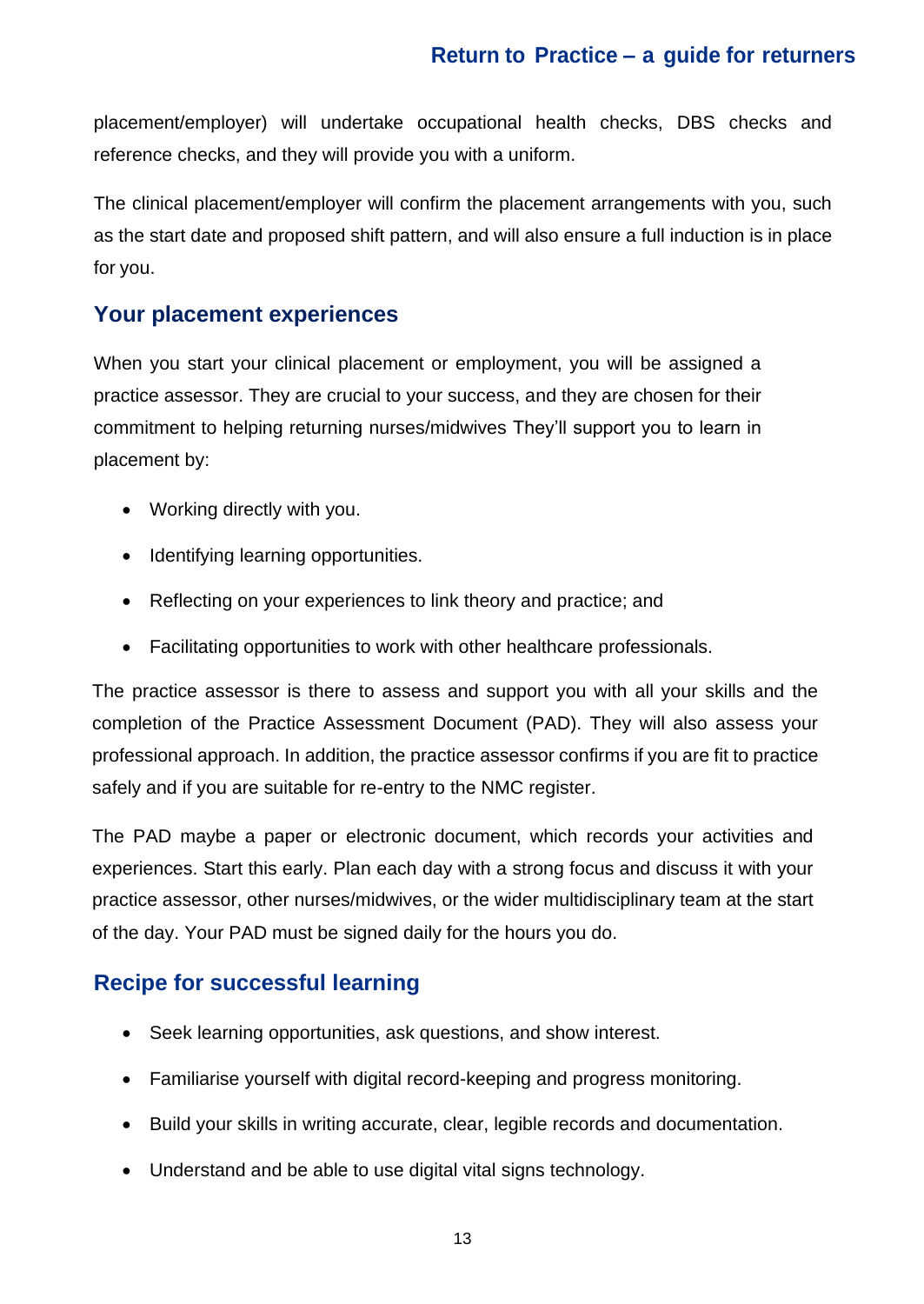- Participate in safeguarding, multi-disciplinary and discharge planning.
- Observe how colleagues manage uncertainty; discuss ways to build your resilience.
- Understand the complexity of patients' needs.
- Familiarise yourself with how to use commonly encountered devices safely.
- Develop your understanding of, and the ability to challenge, discriminatory behaviour.
- Develop your understanding of person-centered holistic care.
- Demonstrate the ability to prioritise patients.
- Observe how your colleagues' communication skills keep patients, families and carers informed.

# <span id="page-13-0"></span>**What to do if things don't go to plan:**

There are many reasons why things may not go the way you expected them to. If this is the case, you will be offered support from your university course lead, your practice assessor, and other members of the RtP team. It is important to have early and open conversations with your practice assessor to address any issues.

In the meantime, here is some guidance published in an article on *[NHS Horizons](https://nhshorizons.passle.net/post/102fokb/return-to-practice-it-may-be-tough-but-its-worth-it)* by Bev [Matthews, Clinical Transformation Lead,](https://nhshorizons.passle.net/post/102fokb/return-to-practice-it-may-be-tough-but-its-worth-it) if you are considering returning to practice or currently in the process of returning to practice:

One of the best things about the return to practice course is the varying experience; there are senior managers in the NHS and people who were unable to take a job when they initially qualified; some have been away for over 20 years, and some only recently have their registration lapsed.

#### **Reflect**

Reflection is a wonderful skill and isn't just about being academic or when things go wrong. Part of returning is to know your strengths and address areas to work on and something we should be doing every day not just to pass an exam or part of revalidation.

Developing reflective skills is important in building resilience, job applications and personal relationships, and in identifying that you do something well isn't big headed or arrogant, it is being fair and honest.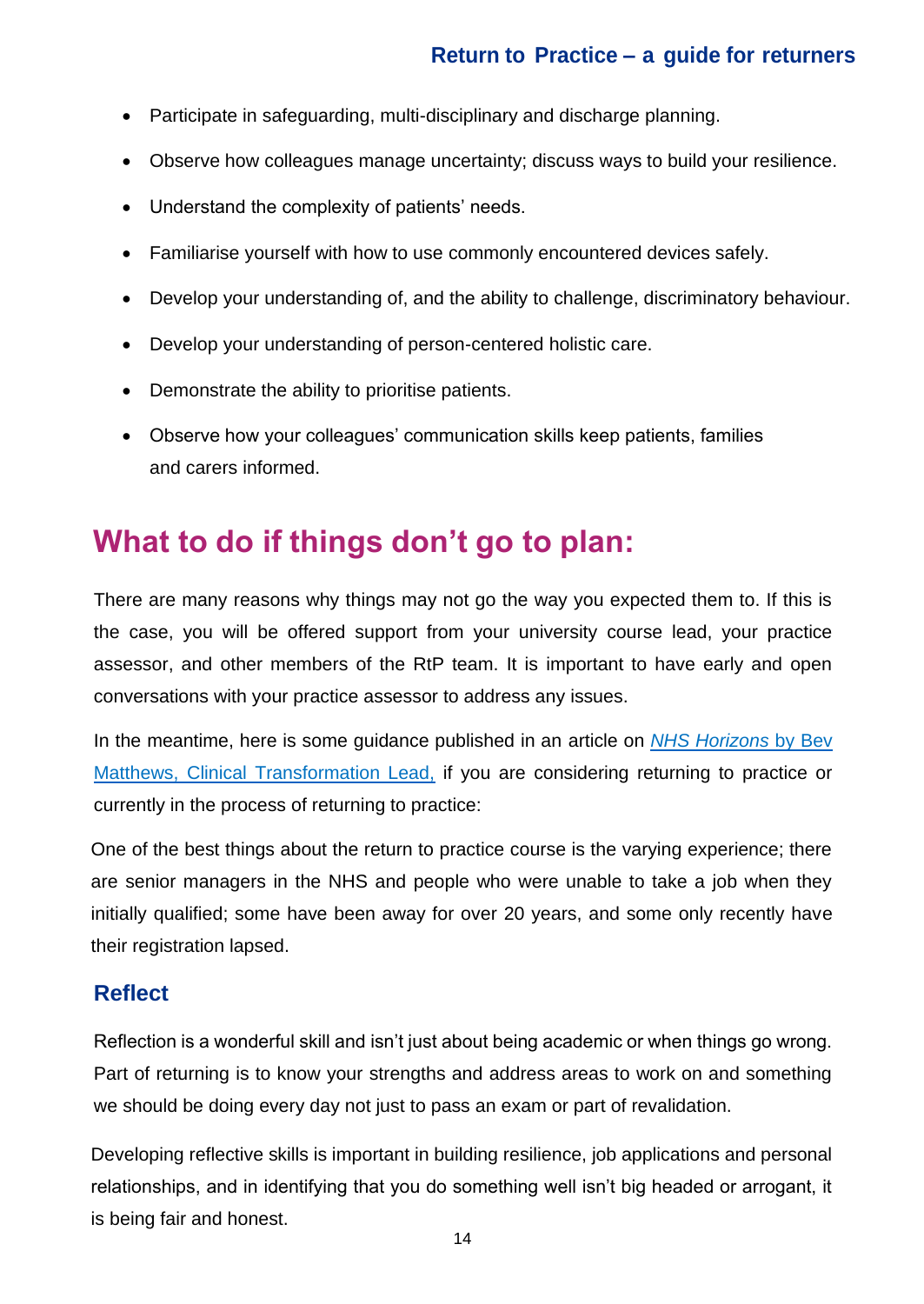#### **Be honest**

#### **Return to Practice – a guide for returners**

Whether things are good or bad, it's important to be honest about it as dangerous practice flourishes when we get into a culture of silence. If you make a mistake, it is crucial that you acknowledge it, apologise appropriately and honestly, reflect on it (this ensures it remains one mistake, rather than a pattern of behaviour) and then it is likely not to be repeated. Your practice supervisor and assessor will be able to support you if this happens.

#### <span id="page-14-0"></span>**Find different coping mechanisms to deal with problems.**

Sometimes avoidance works well; however, as a long-term strategy and in nursing/midwifery it is not healthy to avoid problems, hoping that they go away (particularly in relation to academic work).

Try and be pro-active in addressing problems. For example, an honest and tactful conversation with a practice supervisor/ assessor about things that may be concerning you could clear up any issues before they become a bigger issue.

Returning to nursing or midwifery can be a roller coaster of ups and downs, but there is lots of support to help you navigate through the journey.

# <span id="page-14-1"></span>**Test of competence**

There is another route to regain your registration, called the Test of Competence (ToC). This is a route introduced by NMC which has been effective from January 2020, to improve flexibility and provide an alternative route to re-registration.

For more detailed information about the ToC, please visit [this page.](https://www.nmc.org.uk/registration/returning-to-the-register/return-test-of-competence/)

The ToC does not require you to attend a university, or a clinical placement, and could potentially offer a quicker route back to practice. However, this is not the "easy option" back to practice – please do your research to decide whether this is right for you. We would not encourage returners to undertake the ToC without preparation or recent practice-based experience in a supported clinical environment.

The ToC is made up of two parts:

#### <span id="page-14-2"></span>**Part 1: Computer Based Test (CBT)**

The multiple-choice computer based theoretical test (known as the CBT) is split into two parts. Part A will cover numeracy and Part B will cover clinical questions.

• Further information about the CBT can be found [here](https://www.nmc.org.uk/registration/joining-the-register/toc/toc-2021/cbt/)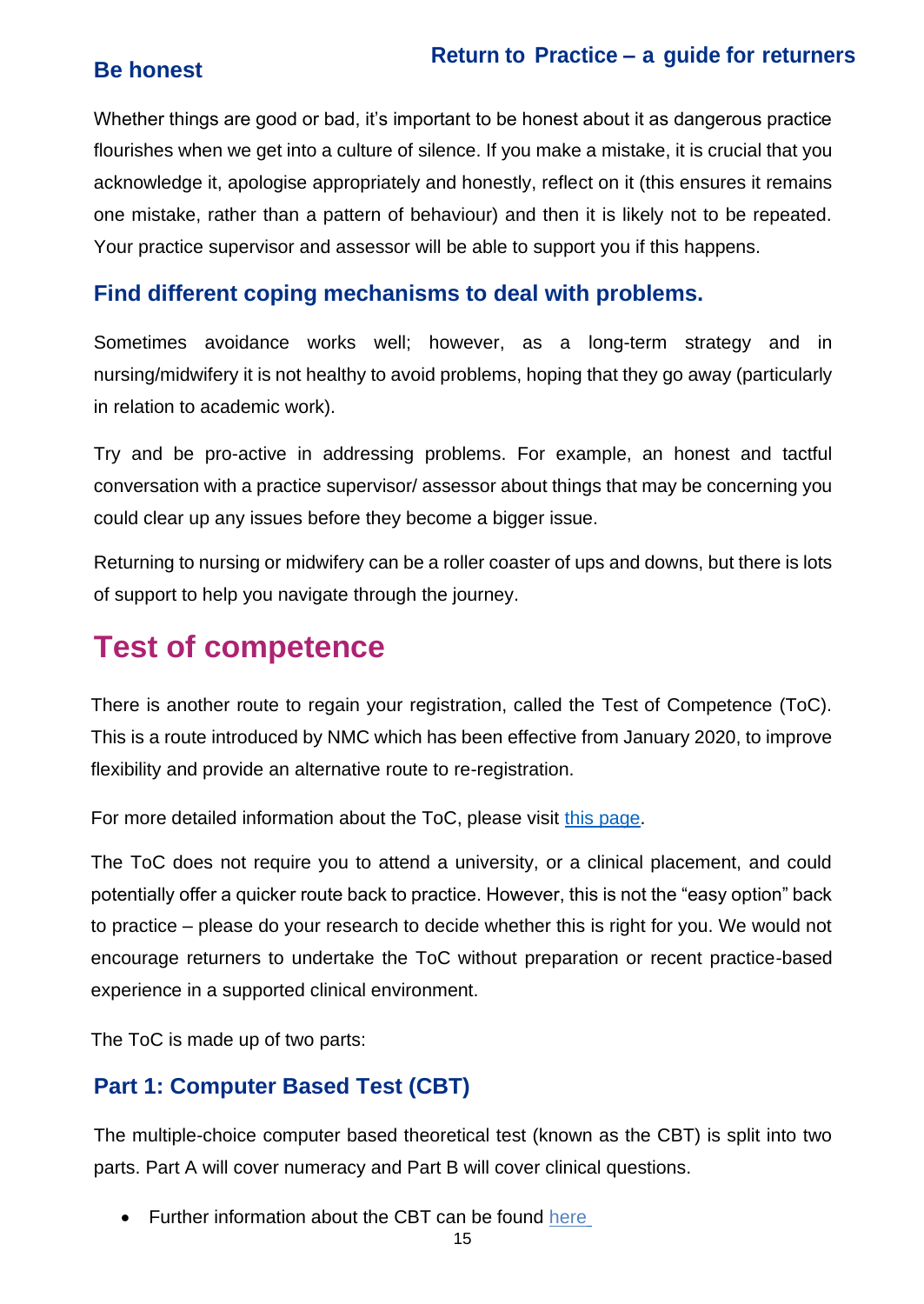- We would advise you to try out some practice tests [here](https://home.pearsonvue.com/nmc/practicetests)
- Further advice about preparing for the CBT can be found [here](https://home.pearsonvue.com/Test-takers/Resources.aspx#what-to-expect)

You will be required to undertake your CBT at an approved Pearson VUE test centre. You can search for your local test centre [here](https://home.pearsonvue.com/nmc)

The cost of the CBT at the time of publication: £83.

#### <span id="page-15-0"></span>**Part 2: Objective Structured Clinical Examination (OSCE)**

This is a practical test made up of 10 different stations. Four stations will be linked together around a scenario: one station for assessment, planning, implementation, and evaluation, four stations to test skills, and two stations to assess the candidate's values and behaviours and evidence-based practice.

There are two approved OSCE test providers based in the South East:

- [Oxford Brookes University](http://www.brookes.ac.uk/nmc-test-of-competence/)
- [University of Northampton](https://www.northampton.ac.uk/about-us/services-and-facilities/competence-test-centre/)

We would advise you to visit the websites above for further information about the tests and how to prepare and ensure that you choose the most appropriate test provider that you would be willing to travel to.

Further information about the OSCE can be found [here](https://www.nmc.org.uk/registration/joining-the-register/toc/toc-2021/osce/)

Cost at the time of publication: £794 (re-sit fee is £397 if you need to re-sit 7 or fewer stations)

To book the CBT and the OSCE, you will need to register for this through your [NMC Online](https://www.nmc.org.uk/registration/nmc-online/) [Account.](https://www.nmc.org.uk/registration/nmc-online/) Once the NMC has confirmed that you can take the ToC, they will provide you with information about how to book and pay for your CBT and OSCE with the relevant test providers.

#### <span id="page-15-1"></span>**Test of Competence funding option 1: Self-funded**

With the self-funded option, you will pay for and schedule your own ToC, but HEE will reimburse the ToC fees, on the basis that you can provide evidence of meeting the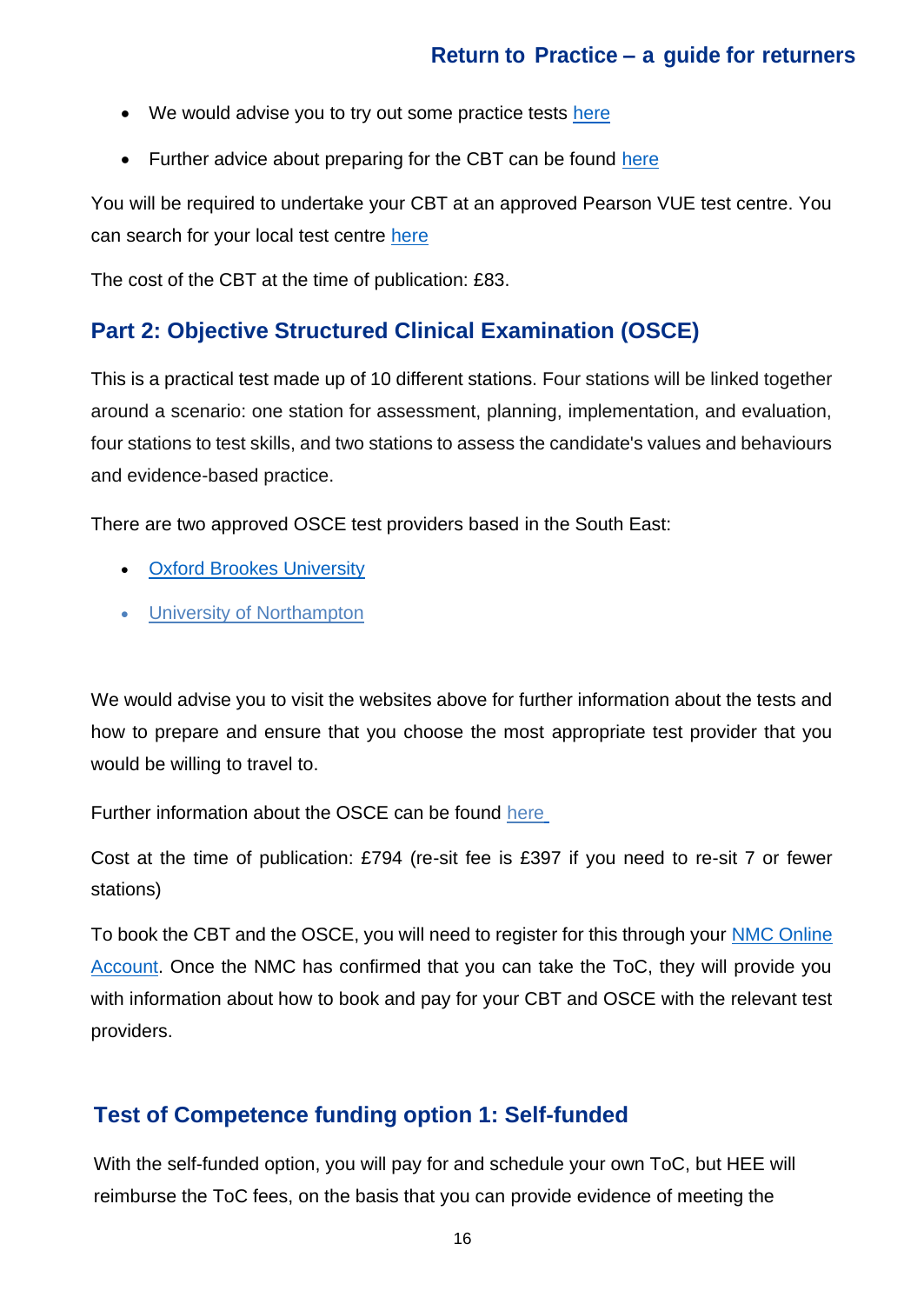following criteria:

- Successful Test of Competence pass
- Reside in England
- Provide receipts from Pearson Vue/OSCE Test Centres for CBT and OSCE
- NMC re-registration details
- Provide a current DBS
- Evidence of a contract of employment as a registered nurse (stating the contracted hours)

For further information about the eligibility criteria and requesting a reimbursement, please contact: [returntopractice.wm@hee.nhs.uk](mailto:returntopractice.wm@hee.nhs.uk)

#### <span id="page-16-0"></span>**Test of Competence funding option 2: employer funded**

With this option, like the employer-led return to practice route, the employing organisation will advertise either fixed term vacancies, or permanent vacancies for returners who are looking to undertake the ToC to then transition into a permanent registered nursing or midwifery position following successful completion and reregistration with the NMC.

With this option, the returner will undertake a OSCE preparation programme within the employing organisation, so that they are given the best possible chance of success. The employing organisation will fund the returner to undertake the CBT and OSCE and will support the returner to book their tests.

If you are looking for employer sponsored opportunities, please search [NHS Jobs.](https://www.jobs.nhs.uk/)

With this employer funded option, funding for re-sits is discretionary and based on extenuating circumstances, and any travel expenses to and from test centres will be offered on a case-by- case basis and are agreed at the discretion of the employing organisation.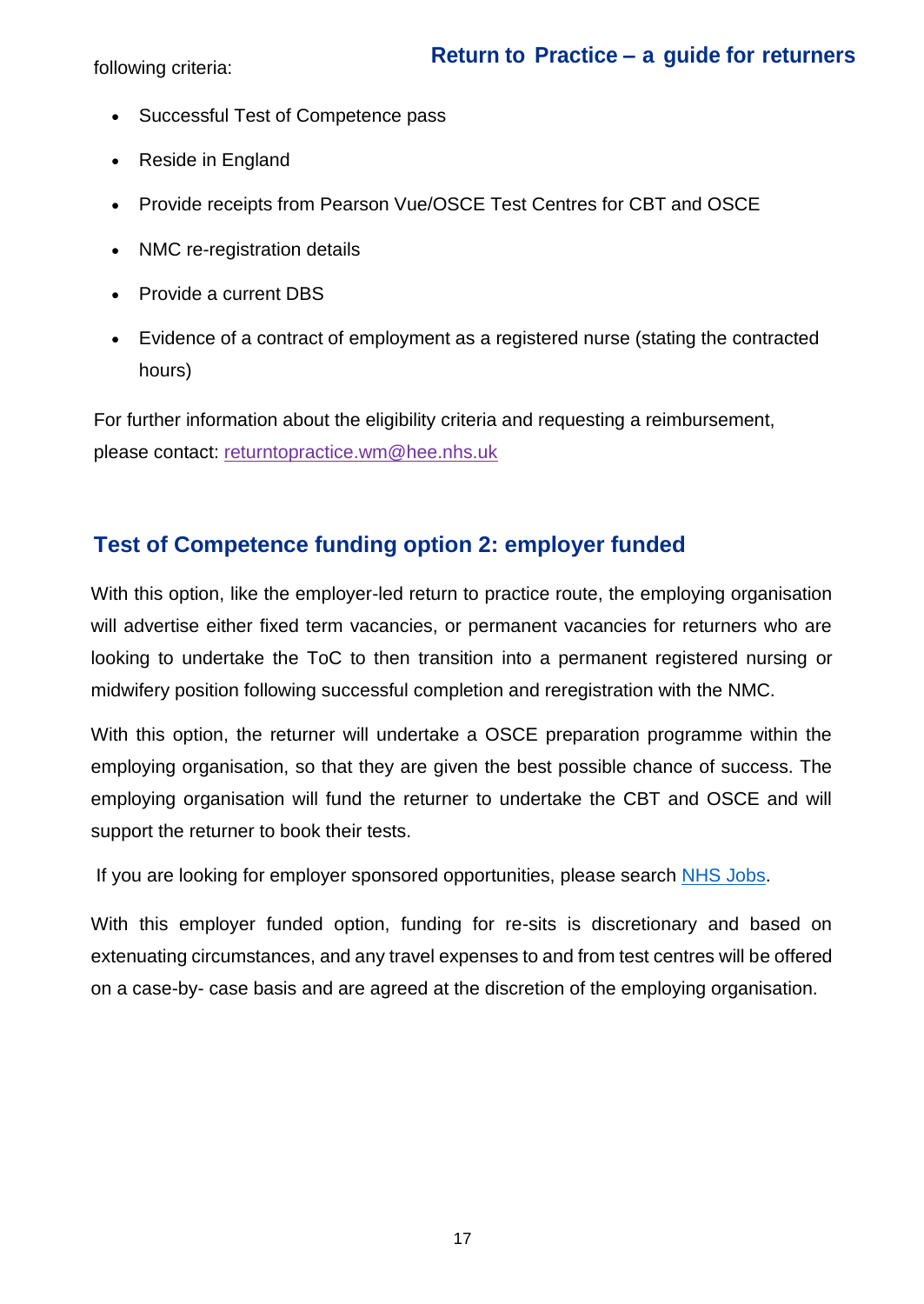# <span id="page-17-0"></span>**Appendix: Glossary**

Bursary: non-repayable monetary support designed to assist students to pay for things likeclothing, books and other equipment for their course.

CBT: Computer Based Test.

Clinical competencies: skills required to provide safe care to patients, and to accurately assessand critically think through the best options for care using evidence-based practice

Clinical placement: the setting where a returner will undertake practice-based learning.

Competency based interview: questions which aim to find out how someone has used specificskills in their previous experience and how they approach problems, tasks and challenges.

DBS: Disclosure and Barring Service: the organisation that analyses a person's past, looking specifically at any convictions, cautions, reprimands and warnings they may have received. Thisallows employers to make safer recruitment decisions.

HEE: Health Education England.

Induction: the process for welcoming newly recruited employees and supporting them to adjustto their new roles and working environments.

NHS values-based interview: a recruitment approach which attracts and recruits students, trainees and employees on the basis that their individual values and behaviours align with thevalues of the NHS Constitution.

NMC: Nursing and Midwifery Council.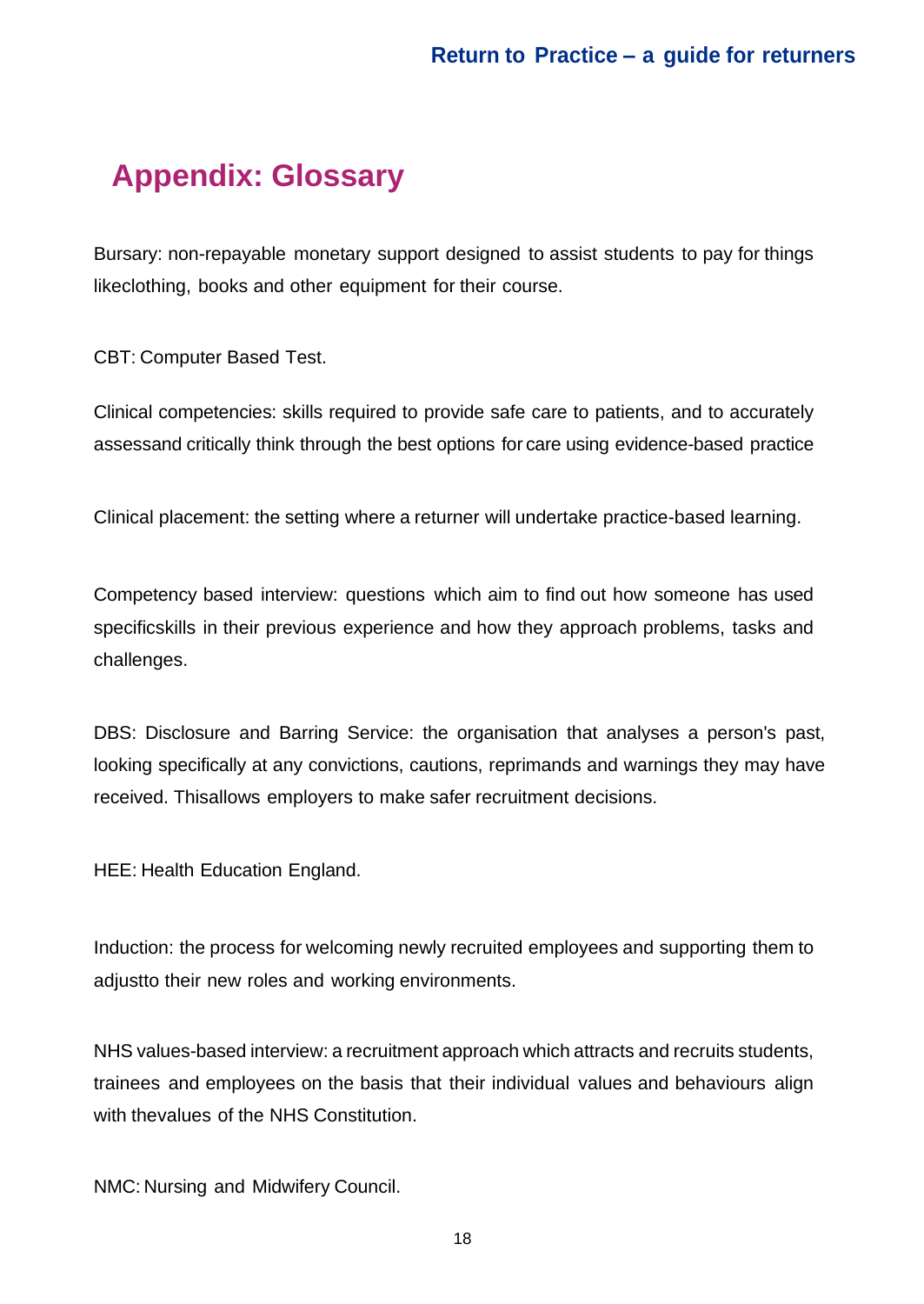OSCE: Objective Structured Clinical Examination.

PAD: Practice Assessment Document. This is the paperwork that will be used by the returner tohelp develop their professional practice and sign off the competencies required of the programme.

PIN: a Personal Identification Number which is assigned by the NMC. The PIN is compulsory forworking as a nurse in the UK.

Placement Provider: the organisation where the returner will undertake their practicebasedlearning.

Practice Assessor: The individual that assess a student's practice learning for a placement or aseries of placements.

Practice Educators: The individual that provides support and education to students to improvetheir professional practice.

RtP: Return to Practice.

STAR technique: this stands for Situation, Task, Action, Result. Using this strategy is particularly helpful in response to competency-focused questions, which typically start out withphrases such as, "Describe a time when..." and "Share an example of a situation where..................................................................................................................................."

ToC: Test of Competence. This is an alternative route to return to practice.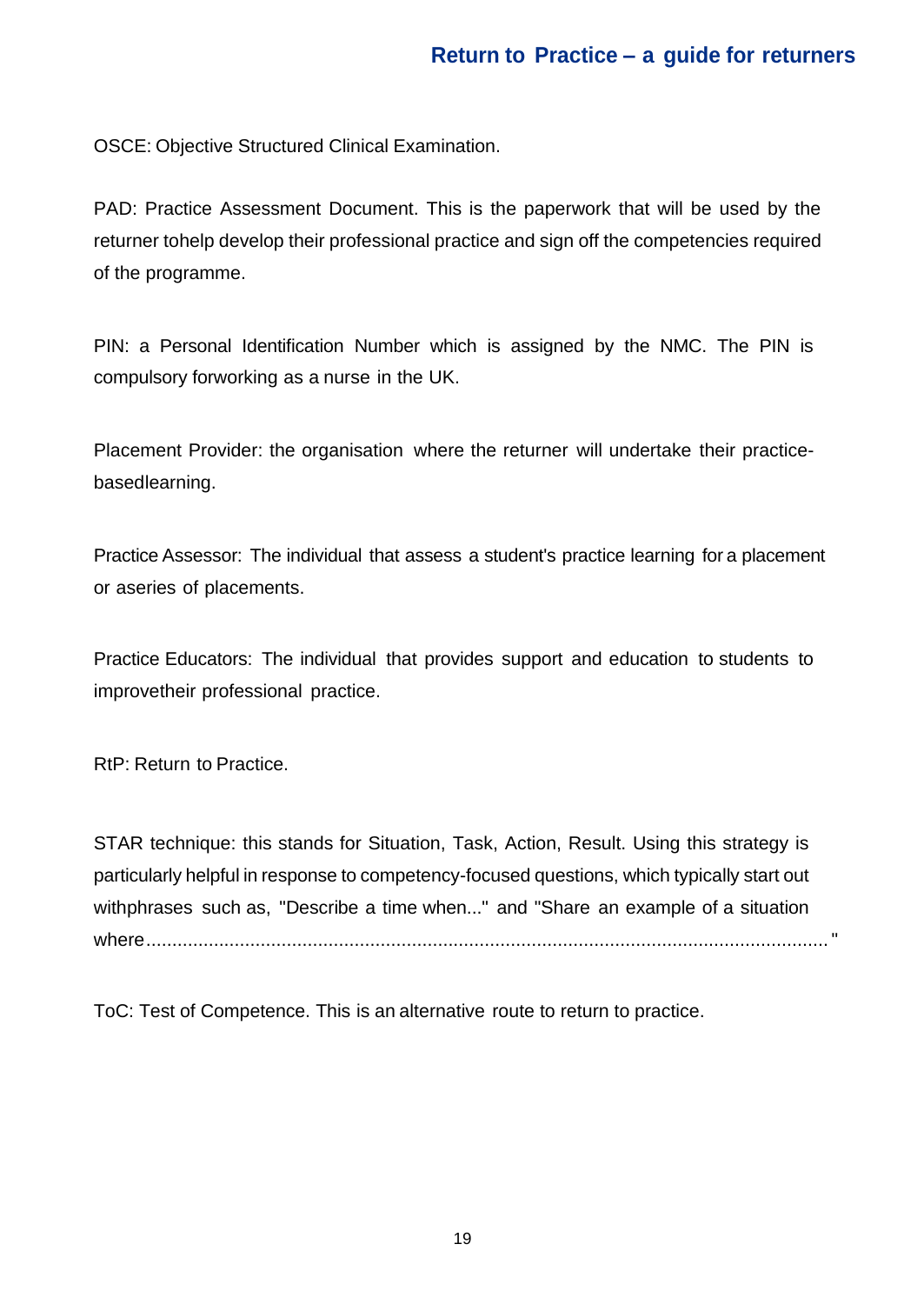# <span id="page-19-0"></span>**Appendix: Key Contacts**

#### <span id="page-19-1"></span>**Health Education England South East region contact: Claire Wardle**

You can contact your regional HEE RtP lead for advice and guidance about anything mentioned in this resource at the following email address: returntopractice.se@hee.nhs.uk and Telephone: 01865 932097

#### <span id="page-19-2"></span>**Health Education England regional contacts**

If you reside outside of the South east, and are interested in returning to practice, please contact your regional RTP lead:

- Health Education England: South West: [returntopractice.sw@hee.nhs.uk](mailto:returntopractice.sw@hee.nhs.uk)
- Health Education England: East of England: [rtp.eoe@hee.nhs.uk](mailto:rtp.eoe@hee.nhs.uk)
- Health Education England: London: [Returntopractice.london@hee.nhs.uk](mailto:Returntopractice.london@hee.nhs.uk)
- Health Education England: North East and Yorkshire: [returntopractice.north@hee.nhs.uk](mailto:returntopractice.north@hee.nhs.uk)
- Health Education England: North West: [returntopractice.nw@hee.nhs.uk](mailto:returntopractice.nw@hee.nhs.uk)
- Health Education England: Midlands and East: [rtp.mids@hee.nhs.uk](mailto:rtp.mids@hee.nhs.uk)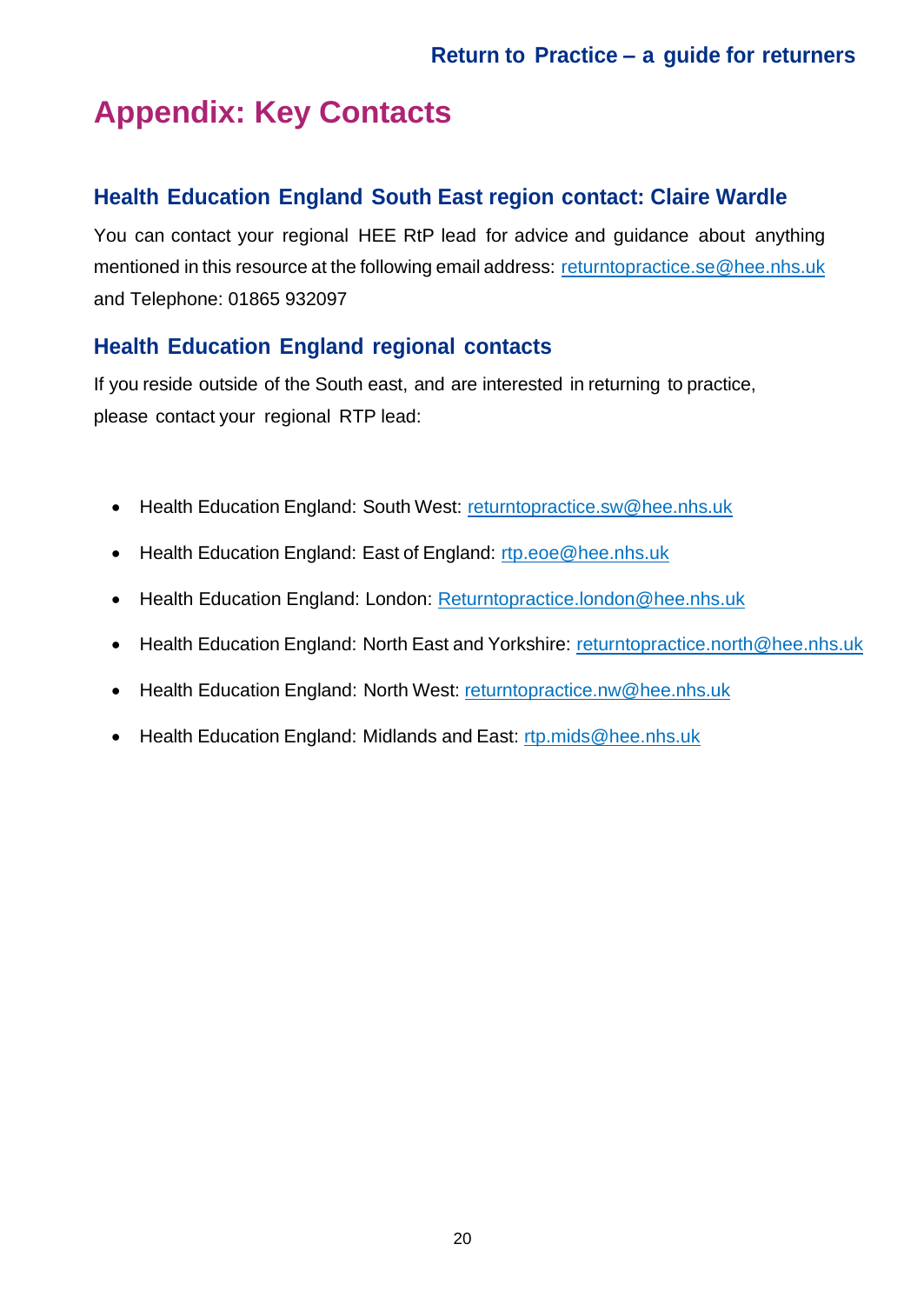# <span id="page-20-0"></span>**Appendix: Returner Case Studies**

#### <span id="page-20-1"></span>**Unpaid/voluntary placement return to practice case studies:**

Return to Practice Midwifery – hear from Sarah who has returned to midwifery.



#### **What attracted you to midwifery when you first trained?**

When I was child if anyone asked me what I wanted to do when I grow up, I would always answer "a doctor." As I got older and more aware of female health issues and childbirth, I was sure I wanted to be a midwife and help women and their families during this special time.

#### **Why did you leave?**

After having my first child I returned to work for a short period, but childcare was difficult, and it became clear that my first born had some difficulties.

**Why did you decide to return? How long had you been off the register?** I ended up off the register for nine years, in that time I

completed my family and it transpired that all of the children (3) have special educational needs and disabilities. Due to this I had no intention of returning and believing that a return would be possible with my current family circumstances. The children settled into new schools and had more support and suddenly I had a little more free time so decided to make some enquiries into enrolling on a return to midwifery practice course.

#### **What were your biggest concerns or challenges? What support did you receive?**

The biggest concern about starting the course was how I would manage the hours/studying and long days, knowing that this change would be particularly stressful for the children. Working 12-hour shifts meant that I wouldn't see them at all that day. However, the course was very flexible, and I was advised as long as it was completed within a year that would be fine. I decided to work 22 hours a week, which was manageable for me. The trust were also flexible with off duty, as I preferred not to work two long days together due to the children and this was normally always accommodated.

The trusts practice facilitator worked with me to ensure that I got the experience in the areas that I needed it. I found the maternity unit a friendly place to work which helped me to regain my confidence after so long away from midwifery.

#### **What advice would you give someone thinking of returning?**

Go for it! It wasn't as daunting as I had expected it to be and was very manageable. Naturally, it's always a big step to go back to midwifery which is a fast paced and at times challenging career, but the return to practice course I feel has prepared me for life as a registered midwife once more.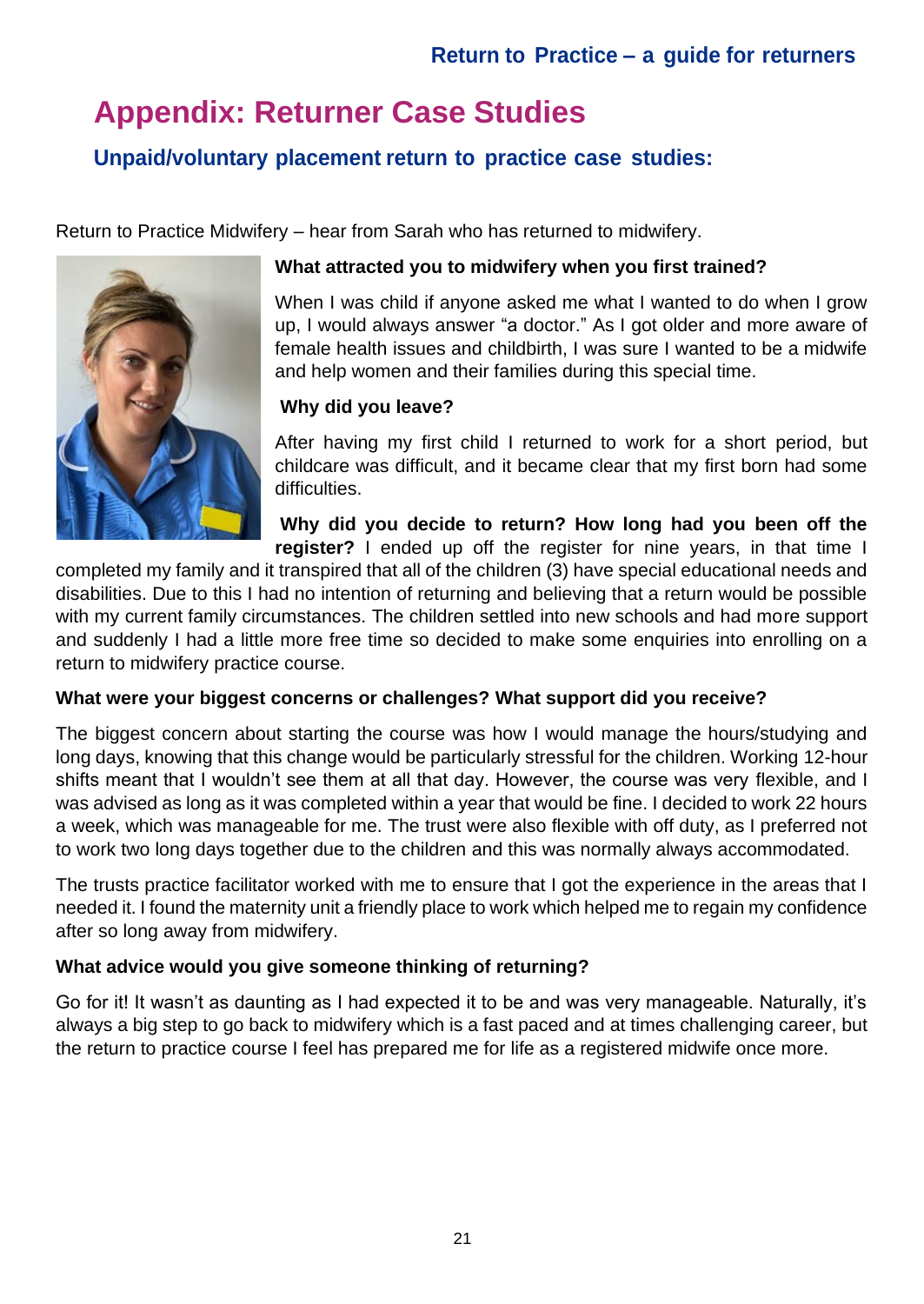Return to Practice Nursing - hear from Emma who returned to Learning Disabilities Nursing



#### **What attracted you to midwifery when you first trained?**

I successfully completed my Pre - Registration Learning Disabilities Nursing programme in 2004 and was employed as a community Nurse for 9 years in a joint health and social care team.

#### **Why did you leave?**

Whilst I continued to thrive as a Community Nurse: personal events resulted in an episode in 2014 of Depression and Anxiety, resulting in me resigning my position.

In 2020 I saw the loss of my dear father who had end stage renal failure and I had been his main carer from 2017. It was being able to cope with the emotional loss of my dad that reminded me how resilient and determined I am, and my passion in enabling individuals to achieve their maximum potential regarding their health.

#### **Why did you decide to return?**

All the above gave me the confidence to apply for the return to practice course, although I was concerned that my previous illness would be a barrier.

The Health Educational England (HEE) website made it easy to establish the pathway in accessing a return to practice course in my area. I applied to the University of Bedfordshire and was successful, relieving the concerns I stated above.

#### **What were your biggest concerns or challenges? What support did you receive?**

At the start of the course, I was apprehensive regarding the academic standard and going on practice placement but found that both the lecturers and my practice assessor in the Community Team for Adults with Learning Disabilities (CTALD) were extremely supportive and reassuring, making the course an enjoyable experience. I would advise any individual who is going to undertake the return to practice course to utilise these support networks.

Directly from the completion of the return to practice course I have commenced as a band 4 within the CTALD in Milton Keynes, whilst I await my Nursing and Midwifery Council (NMC)registration when I will return as a band 6 Community Nurse. Personally, I cannot thank HEE, the University and the CTALD enough for enabling me to return to the nursing profession that I love, and I am so happy to be back!!!